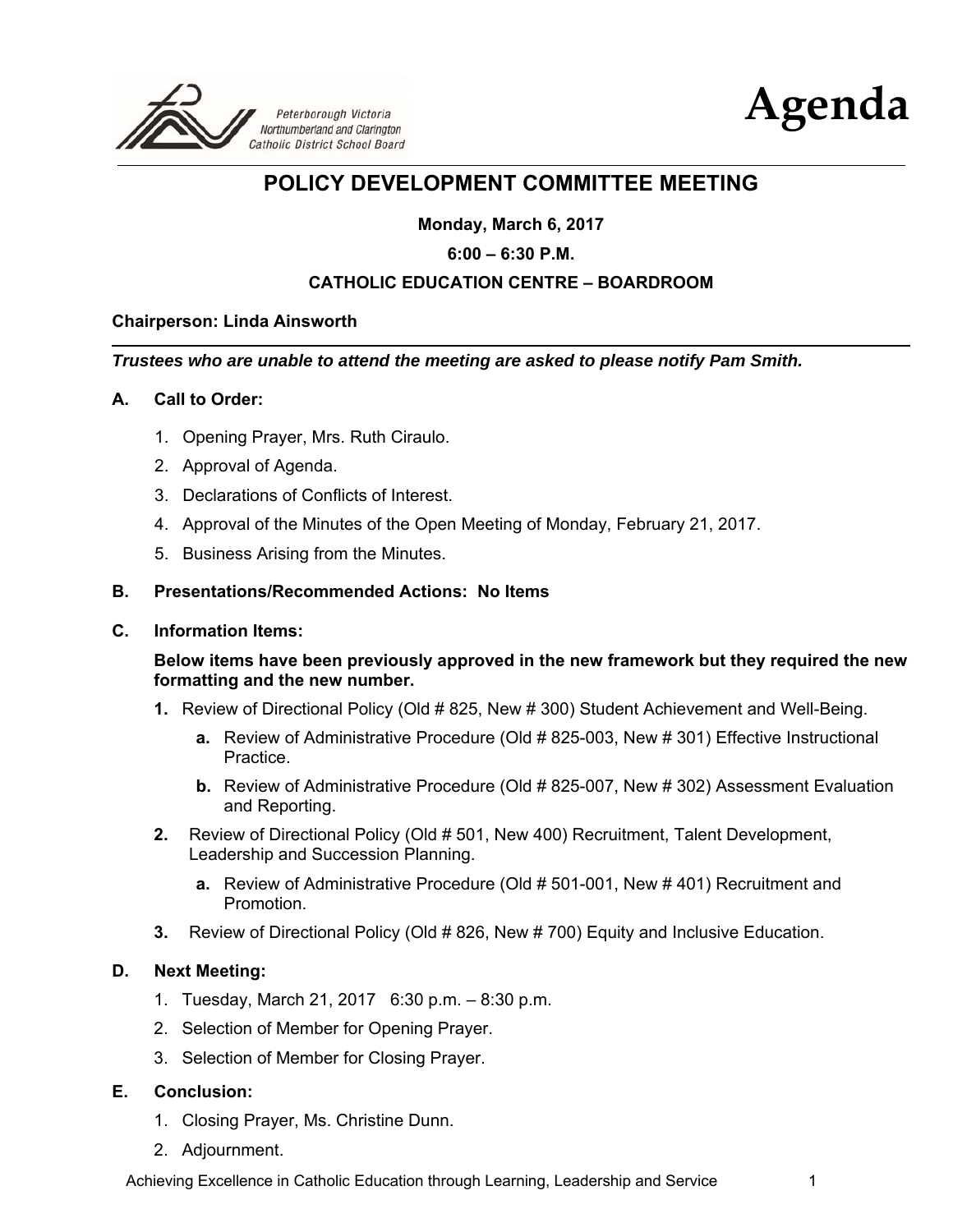

# **Minutes**

THE MINUTES OF THE POLICY DEVELOPMENT COMMITTEE MEETING held on Tuesday, February 21, 2017 at 6:30 p.m. in the Boardroom, 1355 Lansdowne Street West, **Peterborough** 

#### PRESENT

| Trustees:       |    |                         | Mmes. Linda Ainsworth (Chairperson), Ruth Ciraulo,<br>Christine Dunn, Michelle Griepsma, Helen McCarthy.<br>Messrs. David Bernier, Daniel Demers.              |
|-----------------|----|-------------------------|----------------------------------------------------------------------------------------------------------------------------------------------------------------|
| Administration: |    |                         | Mmes. Joan Carragher, Laurie Corrigan, Anne Marie Duncan,<br>Isabel Grace, Dawn Michie.<br>Messrs. Michael Nasello, Timothy Moloney.                           |
| Regrets:        |    |                         | Zachary Smith (Student Trustee).                                                                                                                               |
| Recorder:       |    |                         | Mrs. Pamela Smith.                                                                                                                                             |
| $A_{1}$         |    | <b>Call to Order:</b>   |                                                                                                                                                                |
|                 | 1. | Opening Prayer.         | The Committee Chairperson, Mrs. Linda Ainsworth, called the meeting to order a<br>and asked Mr. Dave Bernier to lead the Opening Prayer.                       |
|                 | 2. | Approval of the Agenda. |                                                                                                                                                                |
|                 |    |                         | <b>MOTION:</b> Moved by Dan Demers, seconded by Helen McCarthy,<br>that the Policy Committee Agenda dated Tuesday, February 21, 2017<br>approved as presented. |
|                 |    |                         | Carried                                                                                                                                                        |

#### A. **Call to Order**:

1. Opening Prayer. The Committee Chairperson, Mrs. Linda Ainsworth, called the meeting to order at 6:30 p.m. and asked Mr. Dave Bernier to lead the Opening Prayer.

#### 2. Approval of the Agenda.

Carried.

- 3. Declarations of Conflicts of Interest. There were no declarations of conflicts of interest.
- 4. Approval of the Minutes of the Policy Development Committee Meeting of Monday, February 13, 2017.

**MOTION:** Moved by Dave Bernier, seconded by Ruth Ciraulo,

 that the minutes of the Monday, February 13, 2017 Policy Development Committee Meeting be approved with the amendment that item B.1.b. Stewardship of Resources Directional Policy – remove the "s" on the word "ensures" to read as below:

The policy will be supported by the establishment of administrative procedures that reflect responsive and responsible allocation of resources that adhere to relevant legislation and regulations, and ensures the effective and efficient delivery of services to students, parents, staff and other stakeholders.

Carried.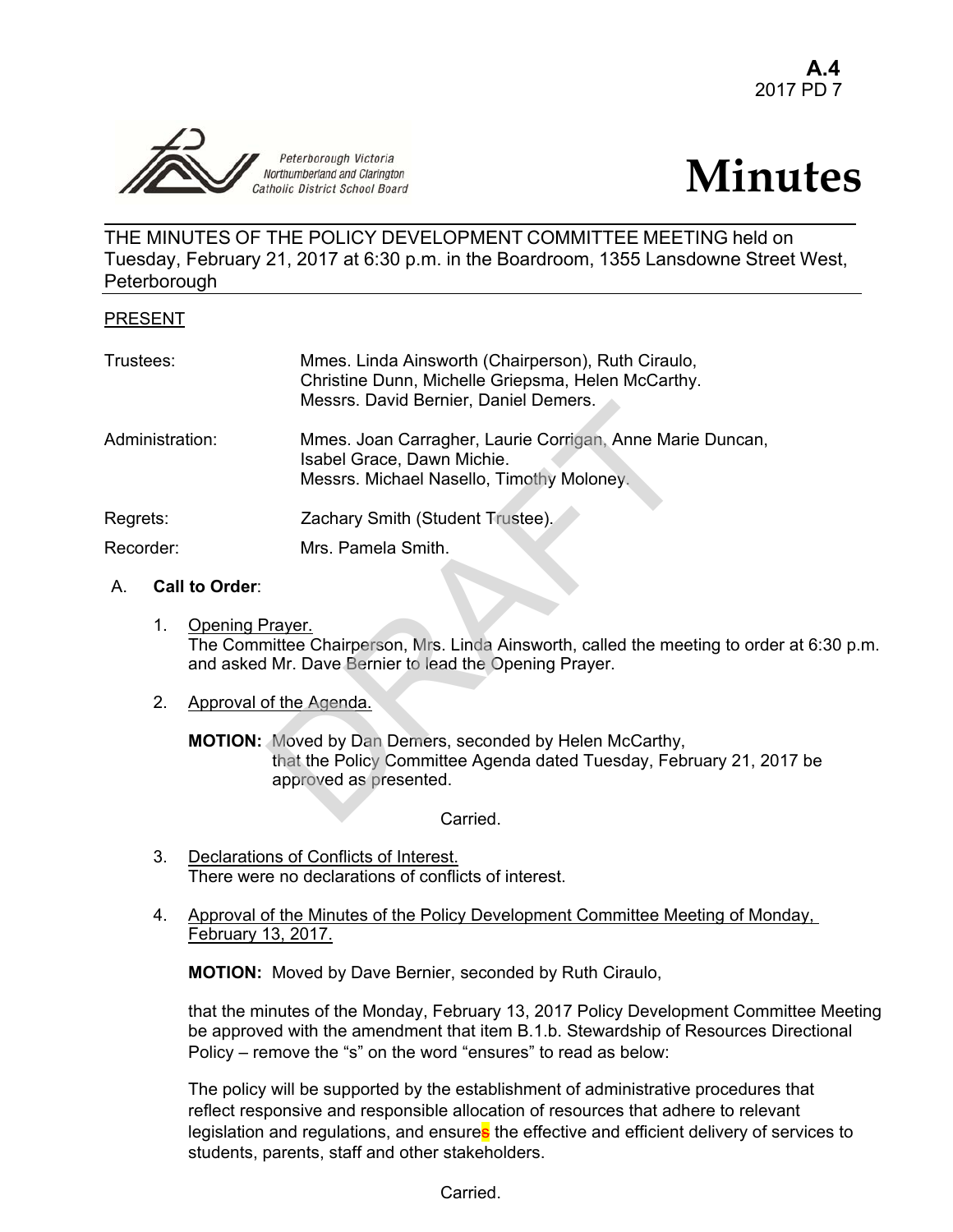5. Business Arising from the Minutes. There was no business arising from the minutes.

#### **B. Presentations/Recommended Actions**:

#### 1. RA: DRAFT Safe and Accepting Schools Directional Policy (New #900).

Mr. Tim Moloney, Superintendent of Learning/Student Success, reviewed Safe and Accepting Schools Draft Directional Policy, #900 with Trustees and presented a Power Point.

The Trustees reviewed the draft directional policy #900 and requested the below changes:

#### a) Page One – Policy Section **Add the word "equitable" between the words, "respectful and inclusive" per below:**

Through the Gospel values, Catholic Social Teachings, and the Catholic Graduate Expectations, the Peterborough Victoria Northumberland and Clarington Catholic District School Board believes that every school must create a welcoming, safe, respectful, **equitable,** inclusive and accepting learning and teaching environment. We believe that these attributes are essential for student achievement and well-being. :<br>
Sh the Gospel values, Catholic Social Teachings, and the<br>
tations, the Peterborough Victoria Northumberland and C<br>
School Board believes that every school must create a<br>
striful, **equitable**, inclusive and accepting lea

b) Trustees requested a bullet be added regarding progress indicators and the monitoring of the quantitative data.

No motion was made regarding Directional Policy #900 which has been deferred to the March 21, 2017, Policy Committee Meeting for further discussion.

2. DRAFT Administrative Procedure – Workplace Harassment Prevention (New #508/Old #402).

Ms. Joan Carragher, Superintendent of Learning/Leadership and Human Resource Services, shared the draft Workplace Harassment Prevention Administrative Procedure #508 and identified that this was an existing policy and administrative procedure which has been combined and will fall under "Directional Policy - Employee Relations". Areas that were added to meet new legislation included:

- Commitment from the Board to ensure safe environments
- Domestic violence
- Language around reasonable management
- Reference to Bill 132

Trustees requested the below amendment to Appendix "B" – Formal Resolution Process:

a) In paragraph two add the word **"is"** prior to the word "engaged" per below:

Other user complainants should report the complaint to the appropriate supervisory or managerial personnel at the Board or, if they require assistance in reporting. If the appropriate supervisory or managerial personnel is engaged in the workplace harassment, the employee may contact the Superintendent of Schools/Human Resources Services.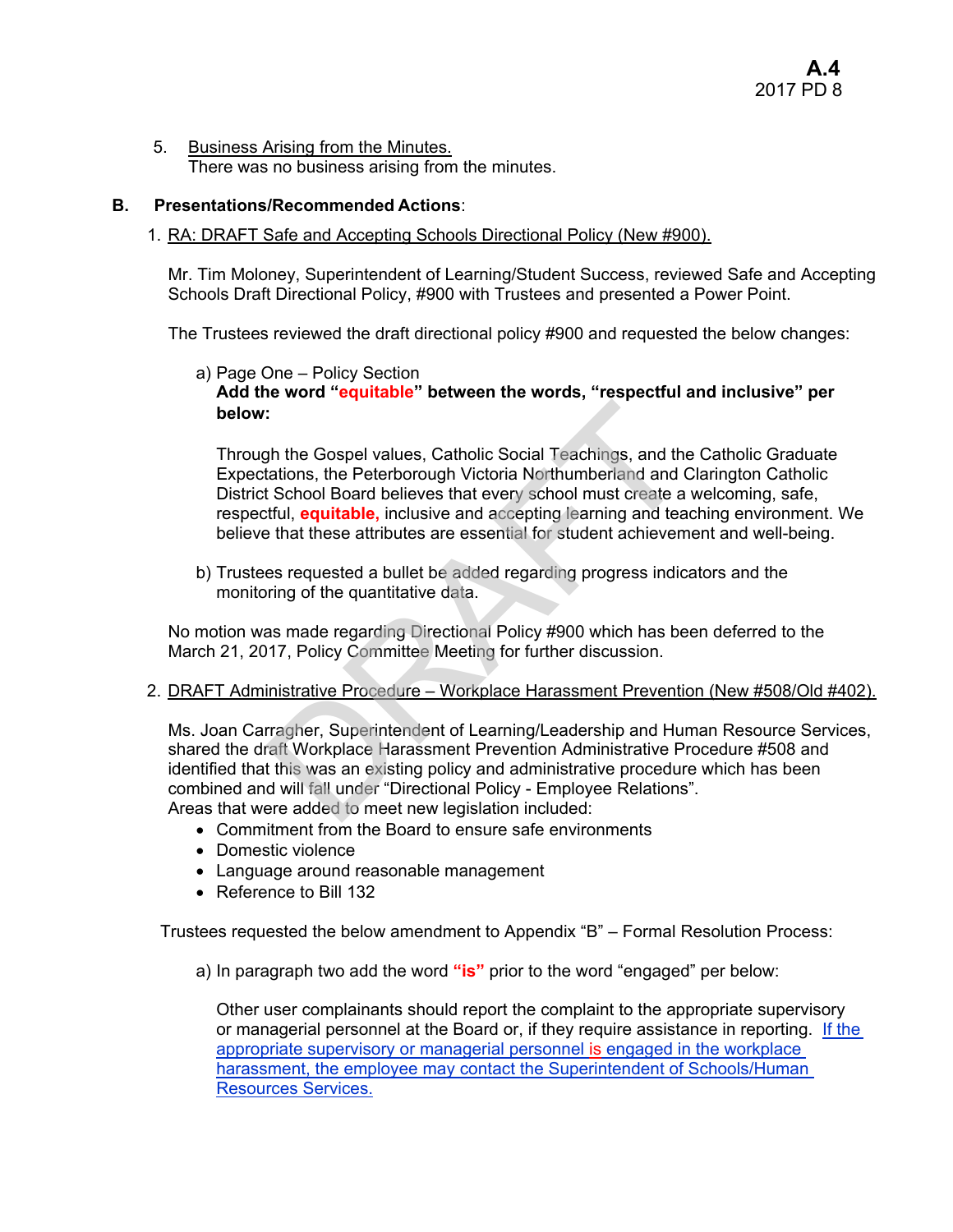**MOTION:** Moved by Michelle Griepsma, seconded by Dan Demers,

that the current Policy and Administrative procedure*, P-402 and AP-402 – Workplace Harassment Prevention and Appendixes* be deleted and the relevant information be captured and incorporated into the new format as Administrative Procedure – 508 Workplace Harassment Prevention and Appendixes and will be under Directional Policy-Employee Relations.

Carried.

#### 3. DRAFT Administrative Procedure – Workplace Violence Prevention (New #509/Old #413).

Ms. Joan Carragher, Superintendent of Learning/Leadership and Human Resource Services, shared the draft Workplace Violence Prevention Administrative Procedure #509 and identified that this was an existing policy and administrative procedure which has been combined and will fall under "Directional Policy - Employee Relations".

Areas added to the administrative procedure to meet the new legislation included:

- Domestic Violence 5.0
- Definition of "Workplace Violence"

Ms. Carragher discussed that the "Board Joint Health and Safety Committee" will review the administrative procedure annually. Principals, Vice-Principals, Managers and Supervisors received training around this administrative procedure last summer and in the early fall of 2016.

**MOTION:** Moved by Dave Bernier, Seconded by Dan Demers,

that the current Policy and Administrative procedure*, P-509 and AP-509 – Workplace Violence Prevention and Appendixes* be deleted and the relevant information be captured and incorporated into the new format as Administrative Procedure – 509 Workplace Violence Prevention and Appendixes and will be under Directional Policy-Employee Relations. The transition professor control and that this was an existing policy and ddministrative procedure to the administrative procedure to the administrative procedure to the administrative procedure to the administrative proce

Carried.

#### **C. Information Items**: No Items.

#### **D. Next Meeting**:

- 1. Monday, March 6, 2017 6:00-6:30 p.m. *Mr. Dan Demers and Mrs. Helen McCarthy indicated they will not be present for the March 6, 2017 meeting.*
- 2. Selection of Member for Opening Prayer Mrs. Ruth Ciraulo
- 3. Selection of Member for Closing Prayer Ms. Christine Dunn

#### **E. Conclusion**:

1. Closing Prayer.

The Committee Chairperson, Mrs. Linda Ainsworth, asked Mrs. Helen McCarthy to lead the Closing Prayer.